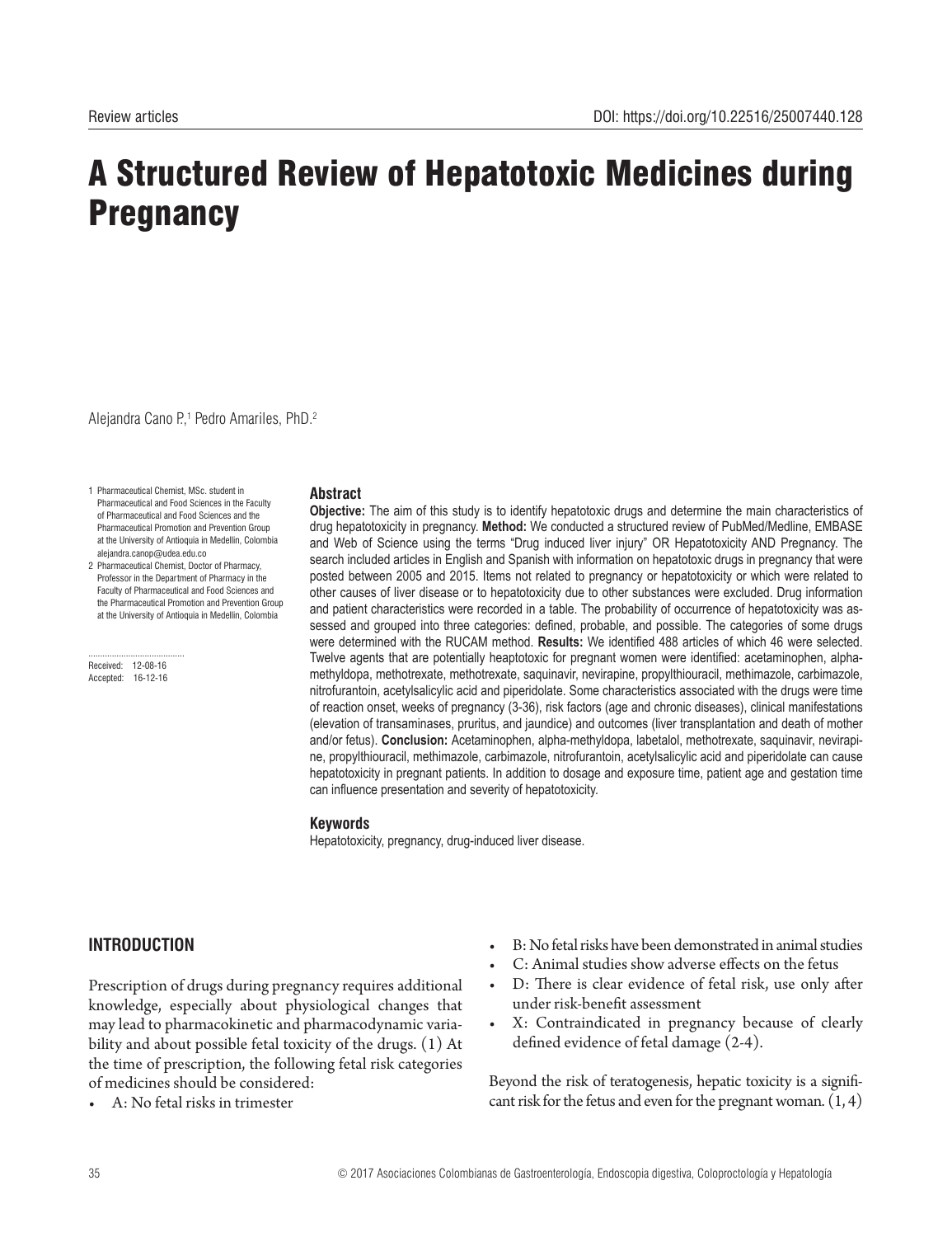Gastrohepatic alterations characteristic of pregnancy, which are reversed after delivery, may develop. Among them are hyperemesis gravidarum, cholestasis gravidarum, toxemia gravidarum, HELLP syndrome and acute pregnancy steatosis which have nonspecific symptoms including nausea, vomiting, jaundice, pruritus and increased transaminases. (5). The physician must identify these alterations and differentiate them from hepatic lesions associated with the use of drugs. This work can be improved by the availability of accurate and reliable information on medications and other substances that may cause hepatic toxicity to the mother and/or damage to the fetus.

Although information is available about hepatic toxicity of many drugs in pregnancy including macrolides and tetracyclines, (6) antiretrovirals (nevirapine), (6-8) psychiatric drugs (lithium, carbamazepine), (9) and antithyroid drugs (Propylthiouracil and methimazole) (10, 11) this information is often incomplete and limited to characteristics related to the adverse event. The objectives of this study were to identify drugs that are hepatotoxic during pregnancy and to determine the most important characteristics associated with hepatotoxicity.

# **METHOD**

# **Structured Review**

A structured review was conducted in PubMed/Medline, EMBASE and Web of Science using the terms, "Drug induced liver injury OR Hepatotoxicity AND Pregnancy". Search filters were used to find articles in English and Spanish, articles about humans and women, articles full text access and articles with key words in the title or abstract published between 2005 and 2015. Articles with information related to hepatotoxicity in pregnancy caused exclusively by medications were included. Articles with information unrelated to pregnancy or drug hepatotoxicity, as well as those related to other causes of liver disease or other types of substances, were excluded. In order to expand the sources of information, the references of the articles included which were considered relevant to the topic were also taken into account. Articles were reviewed and information was extracted by two reviewers.

The following information was recorded: pharmacological group, drug, the number of articles that identified an event, classification of risk in pregnancy according to the FDA, the dose (mg/day) used, the time of onset of the event , clinical manifestations, likelihood of hepatotoxicity, (12, 13) the prevalence of hepatotoxicity due to each drug, weeks of gestation, risk factors, outcome, how the event was treated, and liver enzyme values.

#### **Assessment of the Occurrence of Hepatotoxicity**

The assessment of the occurrence of hepatotoxicity was based on the probability of its occurrence. This was established in three categories, consistent with the level of evidence found:

- Defined: evidence in meta-analyzes, systematic reviews or clinical trials (randomized or not)
- Probable: analytical or descriptive studies in three or more clinical case reports
- • Possible: fewer than three reported cases or recommendations from expert groups. (12)

In addition, when case reports provided sufficient information, the Roussel Uclaf Causality Assessment Method (RUCAM) was used to determine causality of the suspected drug. (13)

### **RESULTS**

Five hundred and thirty-one articles were identified. When the duplicates were removed, 488 references were obtained. Of these, 46 were included. Ten additional articles considered relevant to the theme were also included (Figure 1). With the information from these articles, the following 12 drugs with probability of causing hepatic toxicity in pregnancy were identified: acetaminophen, methyldopa, methotrexate, saquinavir, nevirapine, propylthiouracil, methimazole, carbimazole, nitrofurantoin, acetylsalicylic acid and piperidolate. In addition, the principal characteristics associated with each of these were determined (Table 1). Relevant data on each drug identified as having probability of causing hepatotoxicity in pregnancy in the published case reports was assessed and is presented below.

#### **Analgesics/antipyretics**

*Acetaminophen* is used to control pain at considerable dosages. Hepatic toxicity was identified in a 22-year-old woman at 14 days. Liver transplantation and termination of pregnancy with misoprostol were required. (14) Toxicity was manifested by abdominal pain, jaundice, liver damage and hepatic necrosis in the fetus.  $(14, 15)$  In general, it is accepted that toxicity is due to a metabolite of acetaminophen, N-acetyl-p-benzoquinone imine.

### **Antihypertensives**

*Methyldopa* administered alone has had 5 cases of reported hepatic toxicity which occurred between weeks two and nine after start of treatment in women between the ages of 22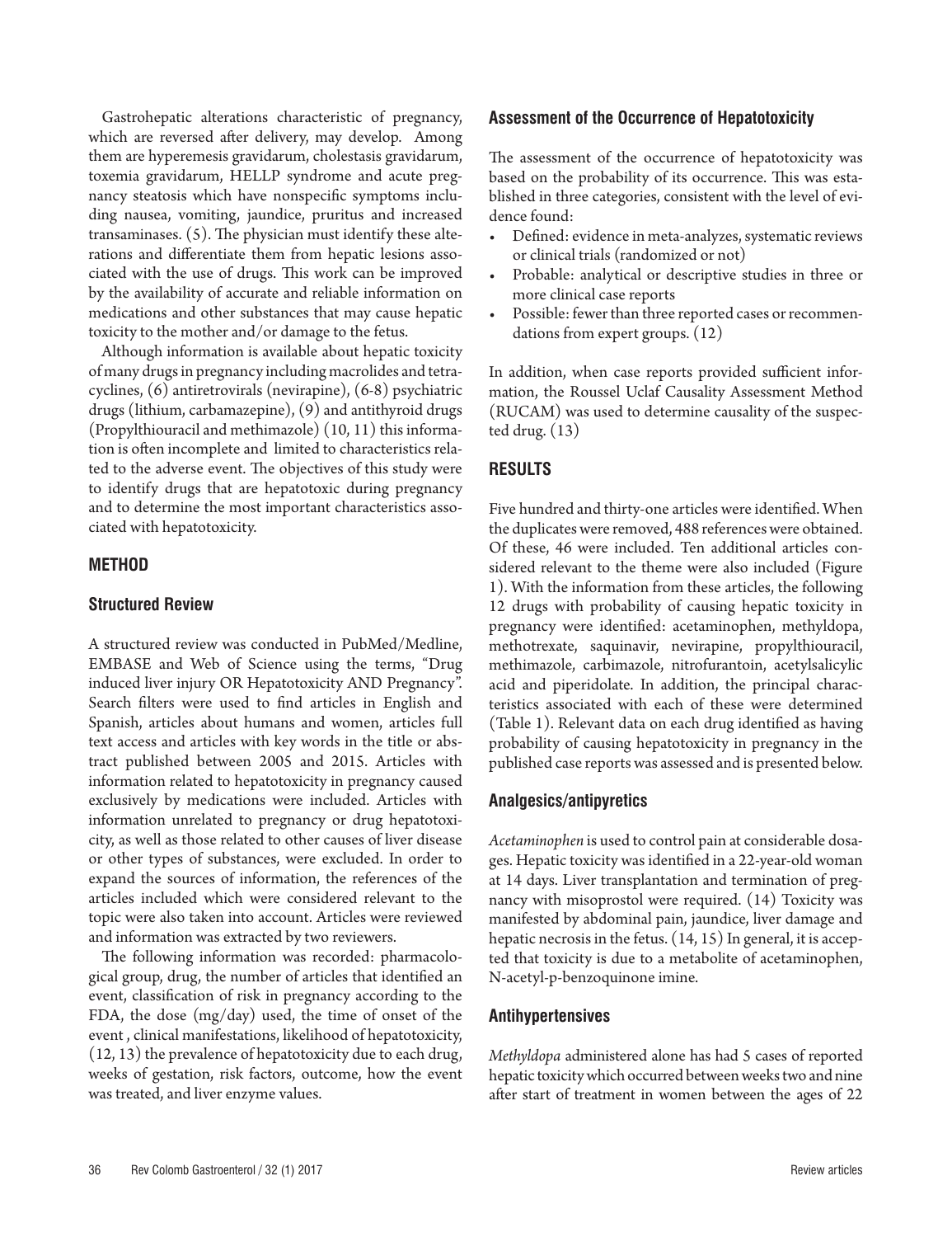

Figure 1. Overall results of the structured review: hepatotoxicity due to medication during pregnancy

and 40 years. The drug should be discontinued to improve elevation of transaminases and symptoms such as jaundice, itching, fatigue, anorexia, nausea, and vomiting. (16)

*Methyldopa* administered together with *labetalol* has had one case reported. A woman who used these medications concomitantly to treat high blood pressure had symptoms including jaundice and pruritus at 20 weeks of pregnancy which developed into liver failure that required transplantation. It was not possible to establish which medication was responsible for the liver damage. (17)

### **Antineoplastics**

*Methotrexate* is used to treat gestational trophoblastic disease. It was associated with hepatotoxicity in 7 case reports which were characterized by increased hepatic enzymes. The drug was suspended and replaced with other alternatives. (18)

### **Antiretrovirals**

The objectives of pharmacotherapy with antiretroviral drugs include preventing transmission of the human immunodeficiency virus (HIV) from mother to child. (7, 19, 20) Hepatic toxicity due to antiretrovirals occurs in 5% of cases. (21)

*Saquinavir* has had one case of hepatotoxicity reported. One month after starting antiretroviral therapy (2,000 mg/day), a patient who was 29 weeks pregnant developed a hepatocellular lesion characterized by elevation of tran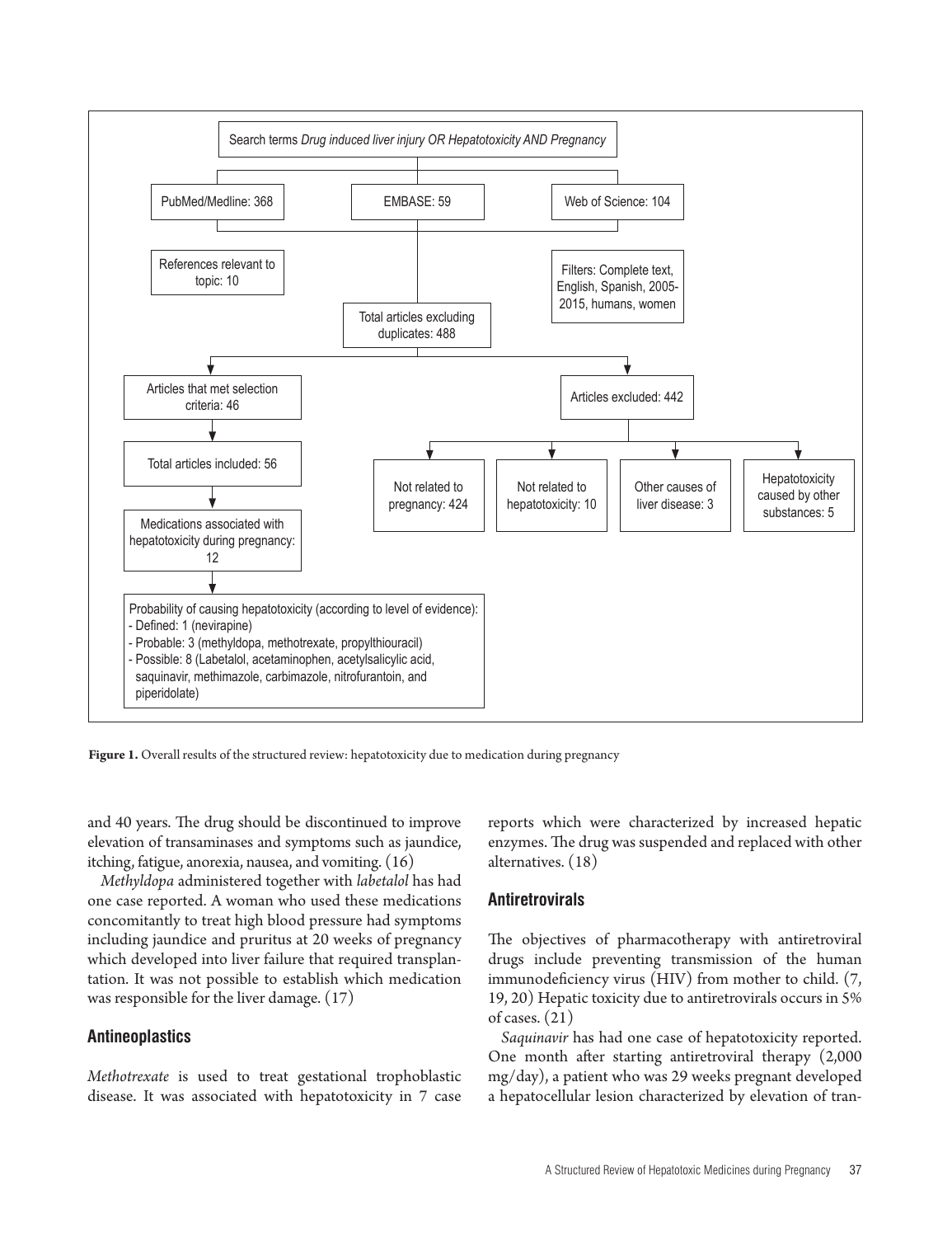saminases and hepatitis. Suspension of medication was recommended in order to improve the symptoms (22).

*Nevirapine* is a drug with defined likelihood of causing hepatotoxicity. However, the risk of toxicity in neonates from indirect exposure has not yet been defined. (20) Toxic reactions may occur between 10 and 280 days after initiation of treatment. (23-26) Hepatotoxicity has been reported in patients aged 18-45 years, (21, 24-27) with elevated transaminases and rashes. (23, 26-37) One case of ductopenia characterized by a type of cholestatic lesion has been reported. (25) Management is based on the suspension of nevirapine and change of pharmacotherapy. (23, 26-29) The frequency of hepatotoxicity due to this drug varies between 0.5% and 20%. (24, 30, 31, 34, 37-39)

# **Antithyroid agents**

These medicines have been used to treat pregnant women with problems of hyperthyroidism and Graves' disease. The frequency of hepatotoxicity for this group of drugs ranges from 0.1% to 0.2%, and is idiosyncratic. (11)

*Propylthiouracil* has been reported to cause edema, jaundice, pruritus and rashes in women who are 10-14 weeks pregnant. (40-42) Management has been through suspension of the drug and the treatment of symptoms with pharmacotherapy. (40-44) Hepatic toxicity was idiosyncratic, with consequences such as hepatic failure, liver transplantation, maternal death and neonatal death. (42, 45-47) Nevertheless, its use may be chosen during the first trimester of pregnancy because it is associated with a lower incidence of birth defects than methimazole. (45, 47)

*Methimazole and carbimazole* can cause cholestatic hepatic toxicity of type as well as choanal and esophageal atresia, (11, 47) omphalocele, and fetal hyperthyroidism. (11) In general, its use should be avoided during the first trimester of pregnancy because of the high incidence of birth defects. (45)

# **Antibiotics**

*Nitrofurantoin* has been reported to have caused elevation of transaminases in a 36-weeks pregnant woman patient who was being treated for a urinary tract infection. After suspensión of the medication, symptoms resolved. (48)

# **Other Medications**

*Acetylsalicylic acid* and *piperidolate* have had two cases of 36-year-old women who developed liver damage from these drugs reported. Both had elevated hepatic enzymes, one at 9 weeks of pregnancy due to acetylsalicylic acid, and the other at 13 weeks due to piperidolate. (49)

# **DISCUSSION**

This study identified twelve drugs from seven pharmacological groups which are likely to cause hepatic toxicity during pregnancy: acetaminophen and acetylsalicylic acid (analgesics), methyldopa and labetalol (antihypertensive agents), methotrexate (antineoplastic agents), saquinavir and nevirapine (antiretroviral agents), propylthiouracil, methimazole and carbimazole (antithyroid agents), nitrofurantoin (antibiotics) and piperidolate (anticholinergic agent). Although hepatic toxicity due to psychiatric medications has been reported, (9) this structured review found no evidence of a clear causal relationship between the use of these drugs and hepatotoxicity during pregnancy. This could be due to limited information about this topic.

In general, the establishment of causality of hepatotoxicity in pregnancy requires determination of whether the cause is the drug cause or other pathologies typical of pregnancy. These include intrahepatic cholestasis in the third trimester which is associated with hormonal changes and polymorphisms. (50-56)

Drug typing together with characterization of the most influential factors in this health problem could contribute to early identification of problems related to these pharmacological agents. Teenage women and women in their twenties may be at increased risk for liver problems due to the use of medications such as methotrexate, methyldopa and propylthiouracil. (16, 18, 40, 46). Dosages used by patients presenting with hepatotoxicity during pregnancy were within the usual limits, except for acetaminophen. In that case the patient erroneously believed that 8-9 g/day was safe. (14),

Information about the frequency of toxic reactions in the liver during gestation is scarce for acetaminophen, acetylsalicylic acid, piperidolate, nitrofurantoin, methotrexate and methyldopa whereas for antithyroid drugs, hepatic toxicity has been found to occur in 0.1% to 0.2% of the pregnant population who use these drugs. (11) The time to onset of toxic reactions after administration of antithyroid drugs and acetaminophen has been estimated in days, (14, 40) whereas for saquinavir, methyldopa and piperidolate it has been estimated in months. (16, 22, 49) Hepatotoxic reactions to methotrexate have occurred when patients were in or around the third week of pregnancy but have occurred in the tenth week or later with acetaminophen, methyldopa, nitrofurantoin, nevirapine, saquinavir and antithyroid agents. (16, 18, 22, 33, 46, 48)

According to the FDA's risk classification, antithyroid drugs  $(D)$  and methotrexate  $(D/X)$  are the drugs with the highest risk of causing harm to the fetus and may even cause death. (4, 45) Nevertheless, this review found one case of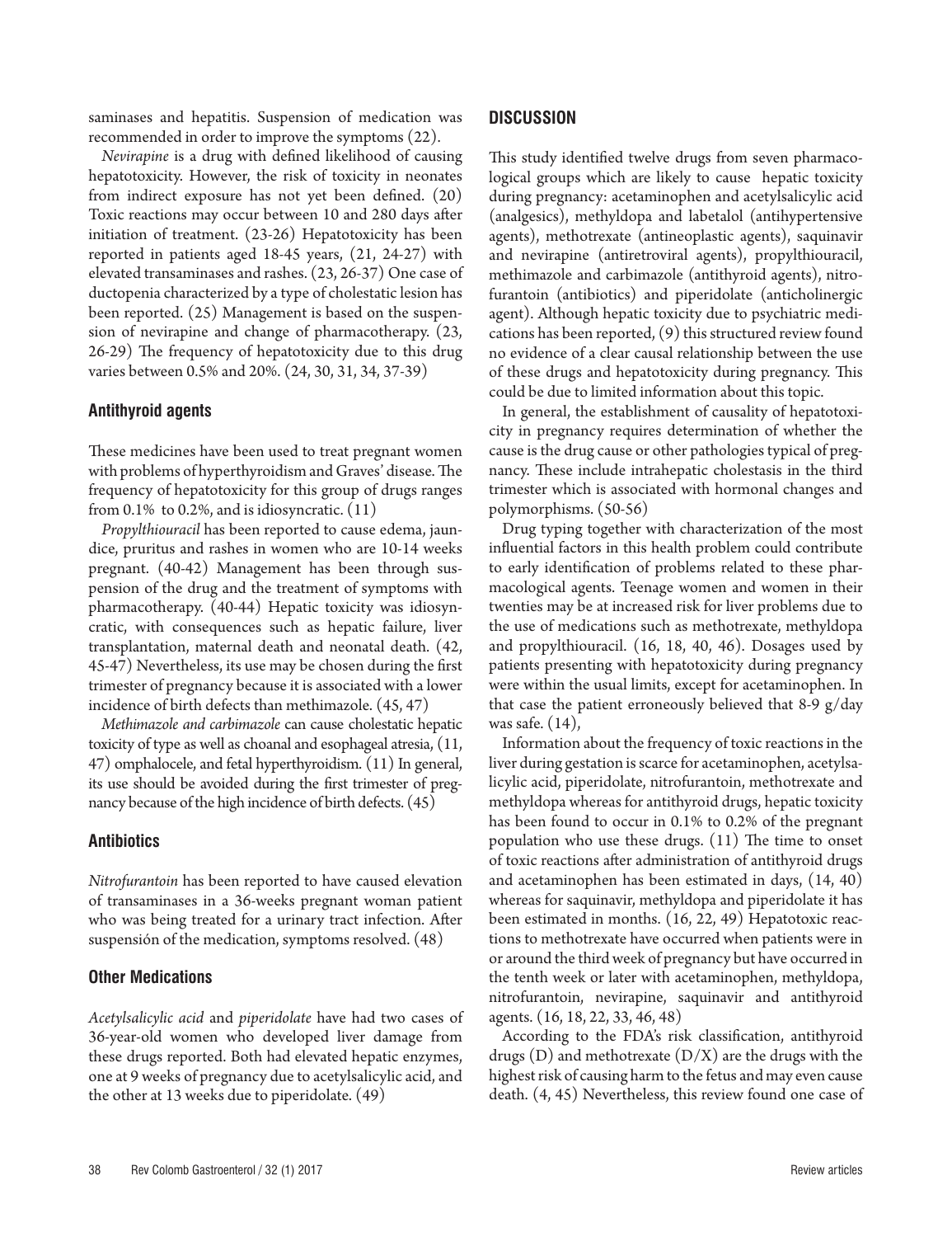**Table 1.** Characteristics associated with hepatotoxic drugs used in pregnancy

| Pharmacological<br>group    | Drug (number<br>of articles) -<br>(classification of<br>risk in pregnancy,<br>according to<br>FDA)  | Dose (mg/day)                                 | Time of<br>onset                                              | <b>Clinical</b><br>manifestations                                                                                                                                                                                         | Probability of<br>hepatotoxicity (12)<br>(RUCAM Rating) | Prevalence of<br>hepatotoxicity | Weeks of<br>pregnancy                                         | <b>Risk factors</b>                                                  | <b>Outcome and</b><br>management                                                   | Liver<br>enzymes                                                                        |
|-----------------------------|-----------------------------------------------------------------------------------------------------|-----------------------------------------------|---------------------------------------------------------------|---------------------------------------------------------------------------------------------------------------------------------------------------------------------------------------------------------------------------|---------------------------------------------------------|---------------------------------|---------------------------------------------------------------|----------------------------------------------------------------------|------------------------------------------------------------------------------------|-----------------------------------------------------------------------------------------|
| Analgesics/<br>antipyretics | Acetaminophen<br>$(2) - (B) (4)$                                                                    | 8,000-9,000<br>(14)                           | 14 days later<br>(14)                                         | Abdominal pain,<br>scleral icterus.<br>encephalopathy,<br>jaundice, fulminant<br>hepatic failure<br>Hepatic necrosis in<br>the fetus<br>Anorexia, nausea,<br>vomiting, jaundice<br>and liver damage<br>in the mother (15) | Possible (RUCAM:<br>probable)                           | No information                  | 19(14)                                                        | Female 22<br>years old (14)                                          | Liver<br>transplantation,<br>pregnancy<br>terminated due<br>to misoprostol<br>(14) | ALT: 1,436<br>U/L AST: 1,064<br>U/L<br>TBR: 2.8 mg/<br>dL (14)                          |
| Analgesics                  | Acetylsalicylic<br>acid (1) (category<br>$C/D$ ) (3)                                                | No information                                | 3 weeks later<br>(49)                                         | Elevation of liver<br>enzymes (49)                                                                                                                                                                                        | Possible<br>(RUCAM: probable)                           | No information                  | 9(49)                                                         | Female 36<br>years old (49)                                          | No information                                                                     | TBr: 215.5<br>umol/L (49)                                                               |
| Antihypertensives           | methyldopa (2)<br>(category B/C) (3)                                                                | 500-1,000 (16)                                | 2-9 weeks<br>later (16) 6<br>weeks later<br>(53)              | Elevation of<br>transaminases,<br>fulminant hepatitis,<br>jaundice, pruritus,<br>dark urine, pale<br>stools, malaise,<br>fatigue, anorexia,<br>nausea and<br>vomiting (16, 53)                                            | Probable<br>(RUCAM: probable)                           | No information                  | $12 - 13$<br>weeks<br>(women<br>33 and 34<br>years of<br>age) | Women of 22,<br>30, 33, 34, 37<br>and 40 years<br>of age (16,<br>53) | Suspension of<br>the drug and<br>improvement of<br>symptoms (16)                   | <b>AST: 412 U/L</b><br>ALT: 685 U/L<br><b>TBR: 160</b><br>umol/L<br>AP: 301 U/L<br>(16) |
| Antihypertensives           | Concomitant use<br>of methyldopa<br>(category B/C)<br>(3) and labetalol<br>(category B/C)<br>(3)(1) | No information                                | 8 weeks<br>(methyldopa)<br>and 4 weeks<br>(labetalol)<br>(17) | Elevation of liver<br>enzymes, jaundice<br>, Pruritus, choluria,<br>acholia (17)                                                                                                                                          | Possible<br>(RUCAM: probable<br>for both drugs)         | No information                  | 20(17)                                                        | Female 36<br>years old (49)<br>HT, diabetes,<br>obesity (17)         | Suspension<br>of medication,<br>Liver<br>transplantation<br>(17)                   | ALT: 1406 U/L<br>AST: 2701 U/L<br>FA: 159 U/L<br>BT:304 mmol/L<br>(17)                  |
| Antineoplastic<br>agents    | Methotrexate (1)<br>(D/X category) (4)                                                              | 40 mg/m <sup>2</sup><br>intramuscular<br>(18) | No<br>information                                             | Elevation of liver<br>enzymes (18)                                                                                                                                                                                        | Probable (RUCAM:<br>could not be<br>determined)         | No information                  | $3.2 + 2.9$<br>(18)                                           | 66 women<br>with average<br>age of 28.7 $\pm$<br>9.5(18)             | Suspension<br>of medication<br>and change to<br>actinomycin D<br>(18)              | No information                                                                          |

89<br>09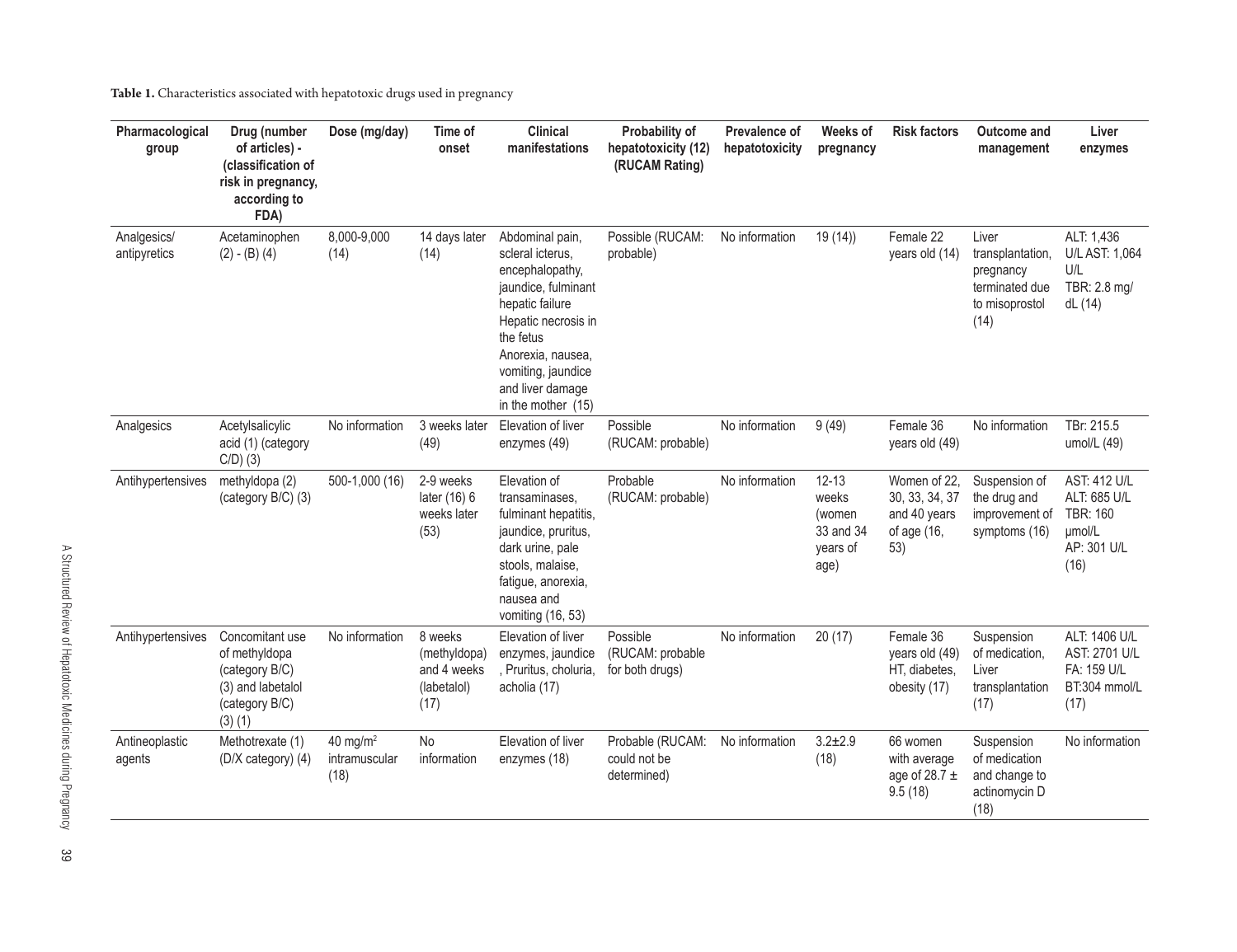| Pharmacological<br>group  | Drug (number<br>of articles) -<br>(classification of<br>risk in pregnancy,<br>according to<br>FDA) | Dose (mg/day)                                                 | Time of<br>onset                                       | <b>Clinical</b><br>manifestations                                                                                                                                                            | Probability of<br>hepatotoxicity (12)<br>(RUCAM Rating) | Prevalence of<br>hepatotoxicity                                                           | Weeks of<br>pregnancy    | <b>Risk factors</b>                                                                                        | Outcome and<br>management                                                                                    | Liver<br>enzymes                                                                                                                                            |
|---------------------------|----------------------------------------------------------------------------------------------------|---------------------------------------------------------------|--------------------------------------------------------|----------------------------------------------------------------------------------------------------------------------------------------------------------------------------------------------|---------------------------------------------------------|-------------------------------------------------------------------------------------------|--------------------------|------------------------------------------------------------------------------------------------------------|--------------------------------------------------------------------------------------------------------------|-------------------------------------------------------------------------------------------------------------------------------------------------------------|
| Antiretrovirals           | Nevirapine (22)<br>(category C) (4,<br>6, 52)                                                      | 200-400 (3, 23,<br>24, 31, 32, 34,<br>54)                     | From 10<br>days after<br>$(23-26, 29,$<br>$31-34, 55)$ | Elevation of<br>transaminases<br>$(32-35, 54)$ ,<br>rash (21, 32-34,<br>56) hepatitis,<br>pruritus, abdominal<br>pain (24),<br>eosinophilia (34),<br>encephalopathy (7)<br>jaundice (24, 54) | Defined (RUCAM:<br>probable) (25)                       | $0.5\%$ (30), 1%<br>$(56)$ , 4%-6%<br>$(24)$ , 6.8% $(38)$ ,<br>13.3% (36),<br>20.3% (31) | 20-34 (24-<br>27, 30-34) | Woman<br>between<br>18-45 years<br>of age<br><b>Virus</b><br><b>Hepatitis B</b><br>and C virus<br>(21, 54) | Suspension of<br>medication (25-<br>28) and rash<br>management<br>with<br>betamethasone<br>(34)<br>Death (7) | ALT: 1005 (7),<br>235, 295, 241<br>$(34)$ , 179 $(25)$<br>AST: 1276 (7),<br>309, 152, 306<br>$(34)$ , 103 $(25)$<br>AP: 496 U/L<br>TBr: 10.5 mg/<br>dL (25) |
|                           | Saquinavir (1)<br>(category B) (6,<br>52)                                                          | 2,000(22)                                                     | 1 month after<br>(22)                                  | Cytolytic hepatitis,<br>transaminase<br>elevation (22)                                                                                                                                       | Possible<br>(RUCAM: could not<br>be determined)         | 7% (22)                                                                                   | 29.3 (22)                | No<br>information                                                                                          | Suspension of<br>medication and<br>resolution of<br>symptoms (22)                                            | AST: 303<br>ALT: 351 (22)                                                                                                                                   |
| Antithyroid agents        | Methimazole (3)<br>Carbimazole (2)<br>(category D) (4)                                             | Carbimazole:<br>$10-30(11)$<br>Methimazole:<br>No information | 17 days after<br>(40, 45)                              | Congenital<br>defects: choanal<br>and esophageal<br>atresia (11, 47),<br>omphalocele<br>and fetal<br>hyperthyroidism<br>(11)                                                                 | Possible<br>(RUCAM: could not<br>be determined)         | $0.1\% - 0.2\%$ (11)                                                                      | No<br>information        | No<br>information                                                                                          | Suspension of<br>medication (11)                                                                             | No information                                                                                                                                              |
|                           | propylthiouracil (8)<br>(category D) (4)                                                           | 50-1,400 (40-<br>44, 46)                                      | 17 days after<br>(40, 45)                              | Elevation of<br>transaminases,<br>jaundice,<br>(41-44) fetal<br>hyperthyroidism,<br>(11) pruritus,<br>rash, (8) hepatic<br>insufficiency (45,<br>46)                                         | Probable<br>(RUCAM: probable)<br>(41, 42)               | $0.1\% -0.2\%$ (11,<br>43) 3.9% (44)                                                      | 10-25 (41-<br>42, 46)    | 22 and 36<br>years old<br>$(41-44, 46)$                                                                    | Liver<br>transplantation<br>(45-47), fetal<br>death $(45)$<br>Suspension of<br>medication (32,<br>$41-44)$   | ALT: 399 IU/L<br>AST: 590 IU/L<br>FA: 677 IU/L<br>BT: 15,9 mg/<br>dL(41)                                                                                    |
| Antibiotics               | Nitrofurantoin (1)<br>(category B) $(4, 6)$                                                        | 100 (48)                                                      | 10 days after<br>(48)                                  | Elevation of<br>transaminases (48)                                                                                                                                                           | Possible<br>(RUCAM: probable)                           | No information                                                                            | 36(48)                   | Female 31<br>years old (48)                                                                                | Favorable<br>evolution (48)                                                                                  | <b>AST: 420 U/L</b><br>ALT: 861 U/L (48)                                                                                                                    |
| Anticholinergic<br>agents | Piperidolate (1)<br>(category C)                                                                   | No information                                                | 7 weeks after<br>(49)                                  | Hepatic enzyme<br>elevation (49)                                                                                                                                                             | Possible<br>(RUCAM: Possible)                           | No information                                                                            | 13 (49)                  | Female of 36<br>years old (49)                                                                             | No information                                                                                               | BT: 389,9<br>umol/L (49)                                                                                                                                    |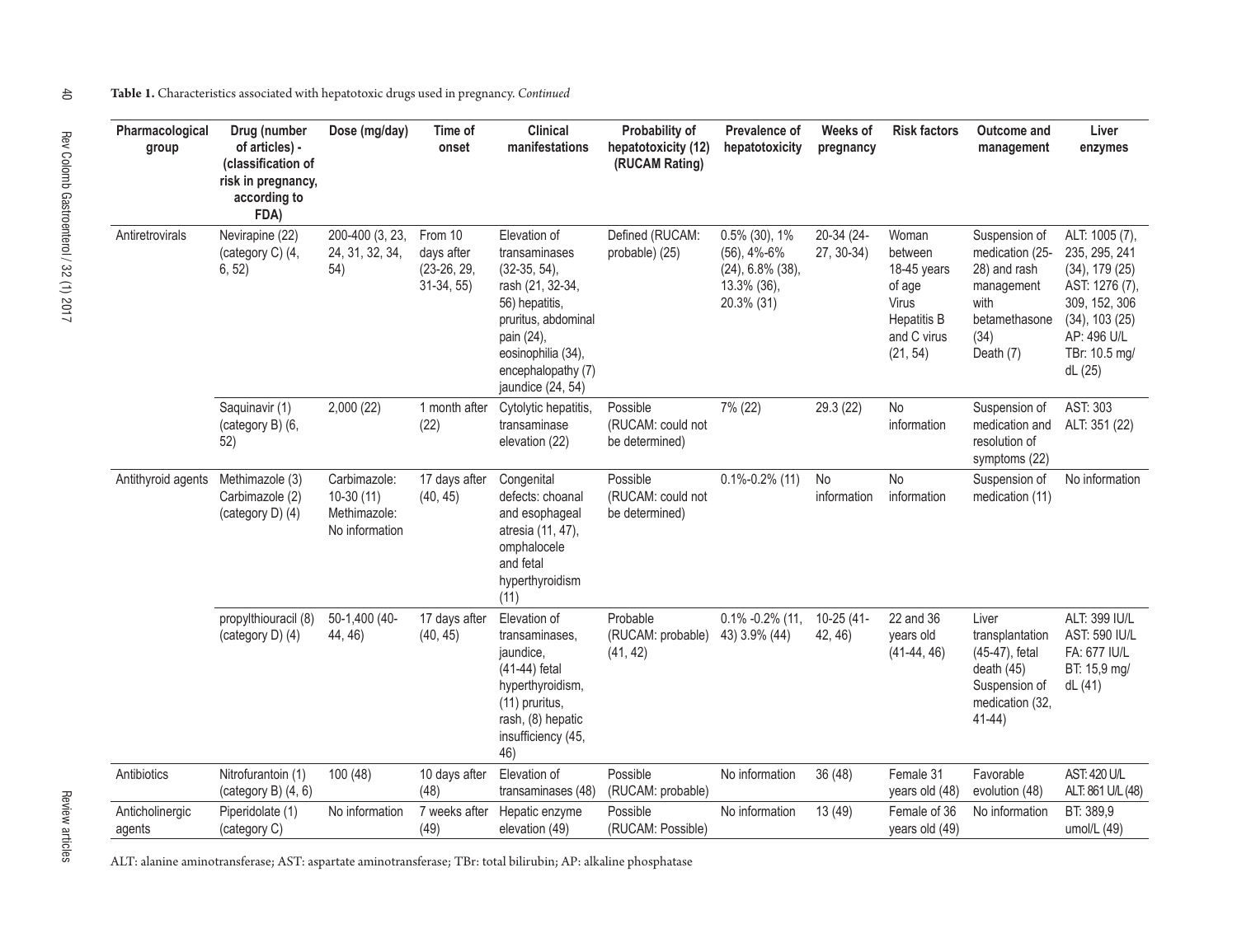hepatotoxicity in a pregnant woman due to acetaminophen (classified in category B) has been reported to have resulted in maternal liver transplantation and fetal death. (4, 14)

Elevation of transaminases is a frequent and important manifestation of liver damage caused by drugs used during pregnancy. (11, 16, 18, 22, 32-35). In the cases of acetaminophen, nitrofurantoin, methyldopa and nevirapine, levels of aspartate-aminotransferase (AST) and alanineaminotransferase (ALT) were more than 10 times the upper limit of normal. (7 , 14, 16, 48) Other nonspecific symptoms such as jaundice, vomiting, pruritus and anorexia may also appear in these patients. (15, 16, 34, 40) On the other hand, acetaminophen may cause hepatic necrosis in the fetus while methimazole and carbimazole may cause birth defects (11, 15, 47). Management of hepatotoxicity in pregnant women has been suspension of the suspected drug which has improved symptoms in some cases.

There are doubts about the safety of nevirapine during pregnancy as documented by the varied incidence reported in studies. (30, 31, 36) In this sense, it is important to emphasize that use of nevirapine can cause liver toxicity in pregnant women even though it does not seem to cause birth defects. (7, 8, 34)

The probability of causing hepatotoxicity of the drugs identified in this review varies. Most of them presented differences in the assessments from the two different methods used according to the level of evidence and the RUCAM scale.

This review has shown that, in addition to dosage and time of exposure to a possibly hepatotoxic drug, the the age of the pregnant woman and the time of gestation should be variables used in assessment and clinical follow-up of these women. This practice could help control the risk of fatal outcomes associated with hepatotoxicity for the mother and/or fetus. Nevertheless, these measures require further study to explore this effect. In this sense, it is important to emphasize that the risk of hepatotoxicity for the group of drugs identified varies from defined to probable to possible and that this information could be used to improve risk/ benefit analysis.

# **CONCLUSION**

Acetaminophen, methyldopa, methotrexate, saquinavir, nevirapine, propylthiouracil, methimazole, carbimazole, nitrofurantoin, acetylsalicylic acid and piperidolate may cause hepatotoxicity in pregnant patients. In addition to the dose and time of exposure to the drug, age and gestation time may influence the presentation and severity of hepatotoxicity. The available information on hepatic toxicity of drugs during pregnancy is limited.

## **Financing**

The Pharmaceutical Promotion and Prevention group received funding from the 2014-2015 Sustainability Call of the Research Development Committee (CODI) of the University of Antioquia, Medellín, Colombia.

# **REFERENCES**

- 1. Vázquez-Benitez E. El uso de algunos farmacos y sus riesgos durante el embarazo. Gac Méd Mex. 1996;132(5):541-3.
- 2. Lorente S, Serrano T. Enfermedades hepáticas propias del embarazo. Rev Esp Enf Dig. 2010;102(8):505-6.
- 3. Gallego M, Delgado L, Campos M, et al. Actualización del uso de fármacos durante el embarazo: categorías de riesgo. Farm Hosp. 2014;38(4):364-78.
- 4. Abad F, Pons J, Micó M, et al. Categorías de riesgo de los medicamentos utilizados durante el embarazo: Guía rápida de consulta. Farm Aten Prim. 2005;3(2):49-61.
- 5. Pérez A, Allende M, Agustín M, et al. Teratogénesis: clasificaciones. Farm Hosp. 2002;26(3):171-7.
- 6. Vallano A, Arnau J. Antimicrobianos y embarazo. Enferm Infecc Microbiol Clin. 2009;27(9):536-42.
- 7. Lyons F, Hopkins S, Kelleher B, et al. Maternal hepatotoxicity with nevirapine as part of combination antiretroviral therapy in pregnancy. HIV Med. 2006;7(4):255-60.
- 8. Coster L, Kumar P. Contemporary role of nevirapine in HIV treatment. AIDS Rev. 2012;14(2):132-44.
- 9. Gómez E, Lizbeth C. Manejo del trastorno bipolar en el embarazo. Rev Med MD. 2012;3(3):154-62.
- 10. Petit D. The use of antithyroid drugs. Calif Med. 1951;74(2):99-104.
- 11. Cassina M, Doná M, Di Gianantonio E, et al. Pharmacologic treatment of hyperthyroidism during pregnancy. Birth Defects Res Clin Mol Teratol. 2012;94(8):612-9.
- 12. Amariles P, Giraldo N, Faus M. Interacciones medicamentosas: aproximación para establecer y evaluar su relevancia clínica. Med Clin (Barc). 2007;129(1):27-35.
- 13. Danan G, Benichou C. Causality assessment of adverse reactions to drugs-I. A novel method based on the conclusions of international consensus meetings: application to drug-induced liver injuries. J Clin Epidemiol. 1993;46(11):1323-30.
- 14. Thornton S, Minns A. Unintentional chronic acetaminophen poisoning during pregnancy resulting in liver transplantation. J Med Toxicol. 2012;8:176-8.
- 15. Wilkes J, Clark L, Herrera J. Acetaminophen overdose in pregnancy. South Med J. 2005;98(11):1118-23.
- 16. Slim R, Ben Salem C, Hmouda H, et al. Hepatotoxicity of alpha-methyldopa in pregnancy. J Clin Pharm Ther. 2010;35:361-3.
- 17. Firoz T, Webber D, Rowe H. Drug-induced fulminant hepatic failure in pregnancy. Obstet Med. 2015;8(4):190-2.
- 18. Gilani M, Fariba B, Behtash N, et al. The WHO score predicts treatment outcome in low risk gestational trophoblas-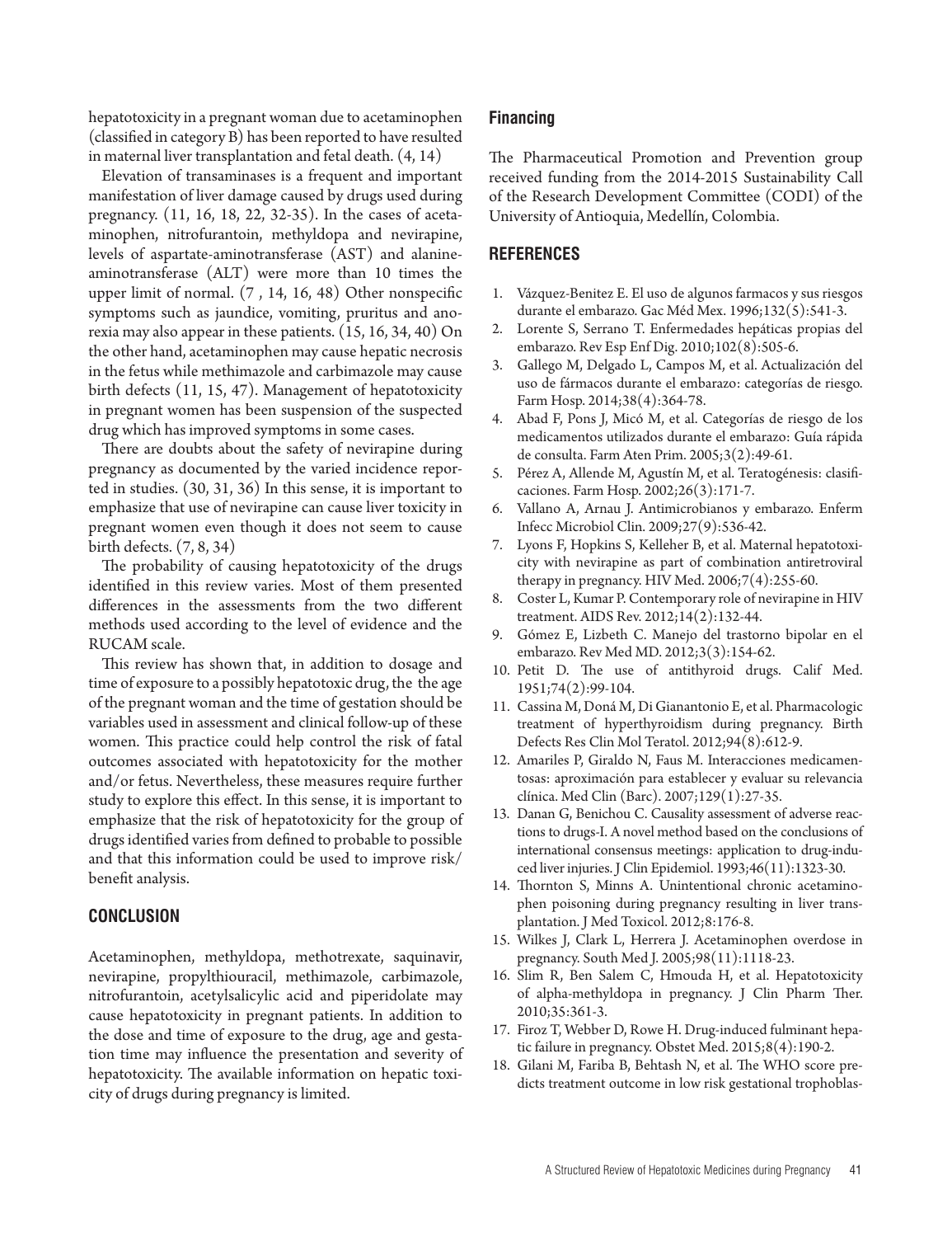tic neoplasia patients treated with weekly intramuscular methotrexate. J Cancer Res Ther. 2013;9(1):38-43.

- 19. Solís I, Muñoz E, Tomás J, et al. Características maternas en una cohorte de gestantes con infección por el VIH-1. Med Clin (Barc). 2006;127(4):121-5.
- 20. Minniear T, Zeh C, Polle N, et al. Rash, Hepatotoxicity and hyperbilirubinemia among Kenyan infants born to hivinfected women receiving triple-antiretroviral drugs for the prevention of mother-to-child HIV transmission. Pediatr Infect Dis J. 2012;31(11):1155-7.
- 21. Snijdewind I, Smit C, Godfried M, et al. HCV coinfection, an important risk factor for hepatotoxicity in pregnant women starting antiretroviral therapy. J Infect. 2012;64(4):409-16.
- 22. Brunet C, Reliquet V, Jovelin T, et al. Effectiveness and safety of saquinavir / ritonavir in HIV-infected pregnant women: INEMA cohort. Med Mal Infect. 2012;42:421-8.
- 23. Bottaro E, Huberman M, Iannella M, et al. Nevirapine-associated toxicity in clinical practice in Buenos Aires, Argentina. J Int Assoc Physicians AIDS Care. 2010;9(5):306-12.
- 24. Peters P, Polle N, Zeh C, et al. Nevirapine-associated hepatotoxicity and rash among HIV-infected pregnant women in Kenya. J Int Assoc Physicians AIDS Care. 2012;11(2):142-9.
- 25. Kochar R, Nevah M, Lukens F, et al. Vanishing bile duct syndrome in human immunodeficiency virus : Nevirapine hepatotoxicity revisited. World J Gastroenterol. 2010;16(26):3335-8.
- 26. Jamisse L, Balkus J, Hitti J, et al. Antiretroviral-associated toxicity among HIV-1 – Seropositive pregnant women in Mozambique receiving nevirapine-based regimens. Acquir Immune Defic Syndr. 2007;44(4):371-6.
- 27. Timmermans S, Tempelman C, Godfried M, et al. Nelfinavir and nevirapine side effects during pregnancy. AIDS Rev. 2005;19:795-9.
- 28. Phanuphak N, Apornpong T, Teeratakulpisarn S, et al. Nevirapine-associated toxicity in HIV-infected Thai men and women, including pregnant women. HIV Med. 2007;8:357-66.
- 29. Coffie P, Tonwe-Gold B, Tanon A, et al. Incidence and risk factors of severe adverse events with nevirapine-based antiretroviral therapy in HIV-infected women. MTCT-Plus program, Abidjan, Côte d'Ivoire. BMC Infect Dis. 2010;10:188.
- 30. Kilewo C, Karlsson K, Ngarina M, et al. Prevention of mother-to-child transmission of HIV-1 through breastfeeding by treating mothers with triple antiretroviral therapy in Dar es Salaam, Tanzania: The Mitra Plus study. J Acquir Immune Defic Synd. 2009;52(3):406-16.
- 31. Kondo W, Carraro E, Prandel E, et al. Nevirapine-induced side effects in pregnant women – experience of a Brazilian university hospital. BJID. 2007;11(6):544-8.
- 32. Natarajan U, Pym A, Mcdonald C, et al. Safety of nevirapine in pregnancy. HIV Medicine. 2007;8:64-9.
- 33. Marazzi M, Germano P, Liotta G, et al. Safety of nevirapinecontaining antiretroviral triple therapy regimens to prevent vertical transmission in an African cohort of HIV-1-infected pregnant women. HIV Medicine. 2006;7:338-44.
- 34. Joy S, Poi M, Hughes L, et al. Third-trimester maternal toxicity with nevirapine use in pregnancy. Obstet Gynecol. 2005;106(5):1032-8.
- 35. Ouyang D, Shapiro D, Lu M, et al. Increased risk of hepatotoxicity in HIV-infected pregnant women receiving antiretroviral therapy independent of nevirapine exposure. AIDS Rev. 2009;23(18):2425-30.
- 36. Ouyang D, Brogly S, Lu M, et al. Lack of increased hepatotoxicity in HIV-infected pregnant women receiving nevirapine compared to other antiretrovirals. AIDS Rev. 2010;24(1):109-14.
- 37. Pillay P, Black V. Safety, strength and simplicity of efavirenz in pregnancy. South Afr J HIV Med. 2012;13(1):28-33.
- 38. Ford N, Calmy A, Andrieux-Meyer I, et al. Adverse events associated with nevirapine use in pregnancy: a systematic review and meta-analysis. AIDS Rev. 2013;27:1135-43.
- 39. Aaron E, Kempf M-C, Criniti S, et al. Adverse events in a cohort of HIV infected pregnant and non-pregnant women treated with nevirapine versus non-nevirapine antiretroviral medication. PLoS One. 2010;5(9):e12617.
- 40. Ekiz B, Soysal N, Kirkizlar O, et al. Effectiveness of preoperative plasmapheresis in a pregnancy complicated by hyperthyroidism and anti-thyroid drug-associated angioedema. Gynecol Endocrinol. 2013;29(5):508-10.
- 41. Miyamura T, Kanda T, Minemura S, et al. Acute liver failure associated with propylthiouracil in a pregnant 26-year-old woman. Case Rep Gastroenterol. 2013;7(2):240-4.
- 42. Sequeira E, Wanyonyi S, Dodia R. Severe propylthiouracilinduced hepatotoxicity in pregnancy managed successfully by liver transplantation: A case report. J Med Case Rep. 2011;5:461.
- 43. Lo J, Rivkees S, Chandra M, et al. Gestational thyrotoxicosis, antithyroid drug use and neonatal outcomes within an integrated healthcare delivery system. Thyroid. 2015;25(6):698-705.
- 44. Yoshihara A, Noh J, Watanabe N, et al. Frequency of adverse events of antithyroid drugs administered during pregnancy. J Thyroid Res. 2014;2014:952352.
- 45. Akmal A, Kung J. Propylthiouracil, and methimazole, and carbimazole-related hepatotoxicity. Expert Opin Drug Saf. 2014;13(10):1397-406.
- 46. Glinoer D, Cooper D. The propylthiouracil dilemma. 2012;19(5):402-7.
- 47. Azizi F, Amouzegar A. Management of hyperthyroidism during pregnancy and lactation. Eur J Endocrinol. 2011;164:871-6.
- 48. Aksamija A, Horvat G, Habek D, et al. Nitrofurantoininduced acute liver damage in pregnancy. Arh Hig Rada Toksikol. 2009;60:357-61.
- 49. Tsuyoshi H, Nishijima K, Takahashi J, et al. Management of druginduced hyperbilirubinaemia in early pregnancy. S Afr J Obstet Gynaecol. 2013;19(1):22-3.
- 50. Dietrich C, Geier A. Effect of drug transporter pharmacogenetics on cholestasis. Expert Opin Drug Metab Toxicol. 2014;10(11):1533-51.